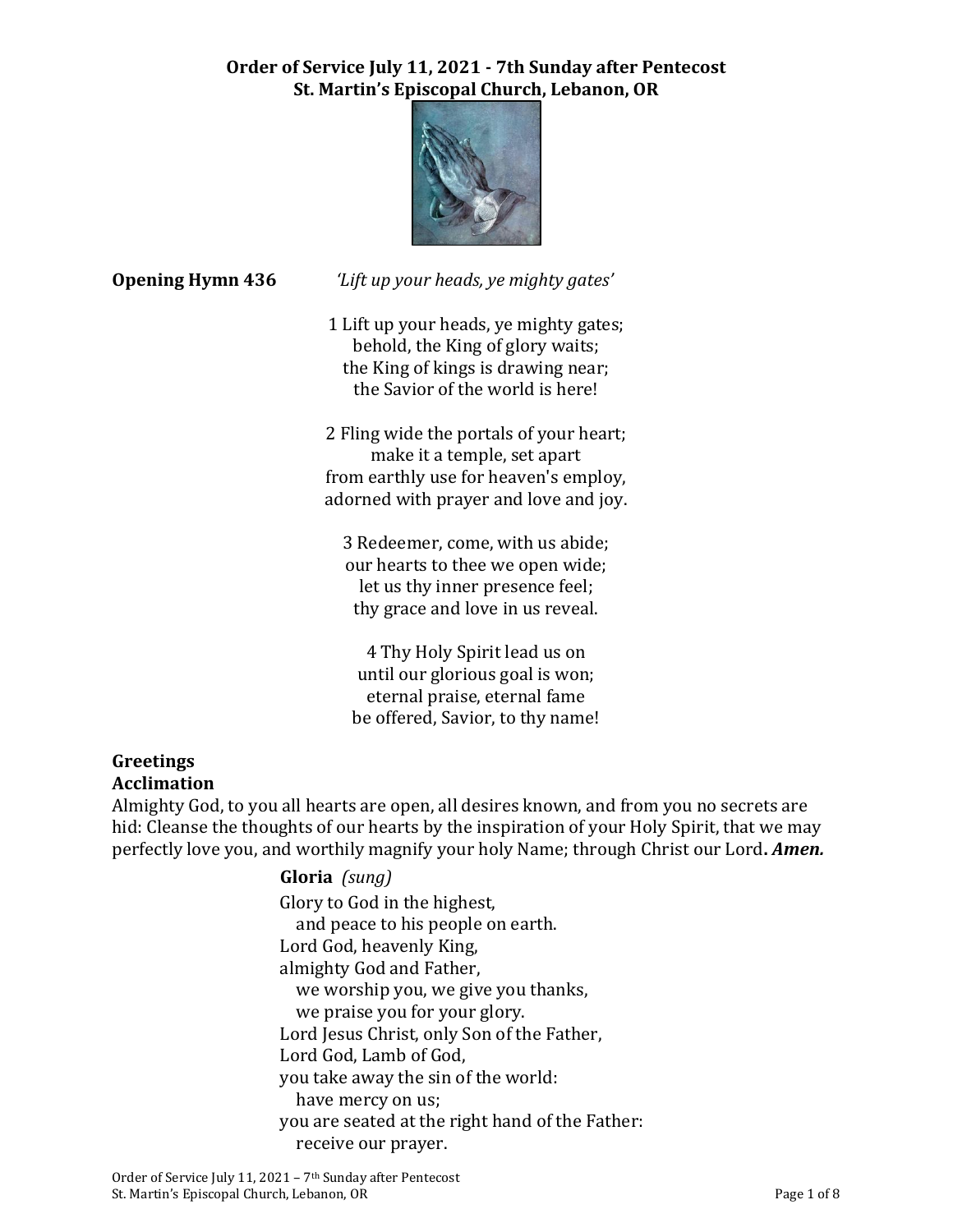For you alone are the Holy One, you alone are the Lord, you alone are the Most High, Jesus Christ, with the Holy Spirit, in the glory of God the Father. *Amen.*

# **Collect** *(please say together)*

O Lord, mercifully receive the prayers of your people who call upon you, and grant that they may know and understand what things they ought to do, and also may have grace and power faithfully to accomplish them; through Jesus Christ our Lord, who lives and reigns with you and the Holy Spirit, one God, now and for ever. *Amen.*

# **First Lesson - A Reading from 2 Samuel 6:1-5, 12b-19**

David again gathered all the chosen men of Israel, thirty thousand. David and all the people with him set out and went from Baale-judah, to bring up from there the ark of God, which is called by the name of the Lord of hosts who is enthroned on the cherubim. They carried the ark of God on a new cart, and brought it out of the house of Abinadab, which was on the hill. Uzzah and Ahio, the sons of Abinadab, were driving the new cart with the ark of God; and Ahio went in front of the ark. David and all the house of Israel were dancing before the Lord with all their might, with songs and lyres and harps and tambourines and castanets and cymbals.

So David went and brought up the ark of God from the house of Obed-edom to the city of David with rejoicing; and when those who bore the ark of the Lord had gone six paces, he sacrificed an ox and a fatling. David danced before the Lord with all his might; David was girded with a linen ephod. So David and all the house of Israel brought up the ark of the Lord with shouting, and with the sound of the trumpet. As the ark of the Lord came into the city of David, Michal daughter of Saul looked out of the window, and saw King David leaping and dancing before the Lord; and she despised him in her heart.

They brought in the ark of the Lord, and set it in its place, inside the tent that David had pitched for it; and David offered burnt offerings and offerings of well-being before the Lord. When David had finished offering the burnt offerings and the offerings of well-being, he blessed the people in the name of the Lord of hosts, and distributed food among all the people, the whole multitude of Israel, both men and women, to each a cake of bread, a portion of meat, and a cake of raisins. Then all the people went back to their homes.

- Hear what the spirit is saying to God's People
- Thanks be to God

### **Psalm 24**

1 The earth is the Lord's and all that is in it, \* the world and all who dwell therein.

2 For it is he who founded it upon the seas \* and made it firm upon the rivers of the deep.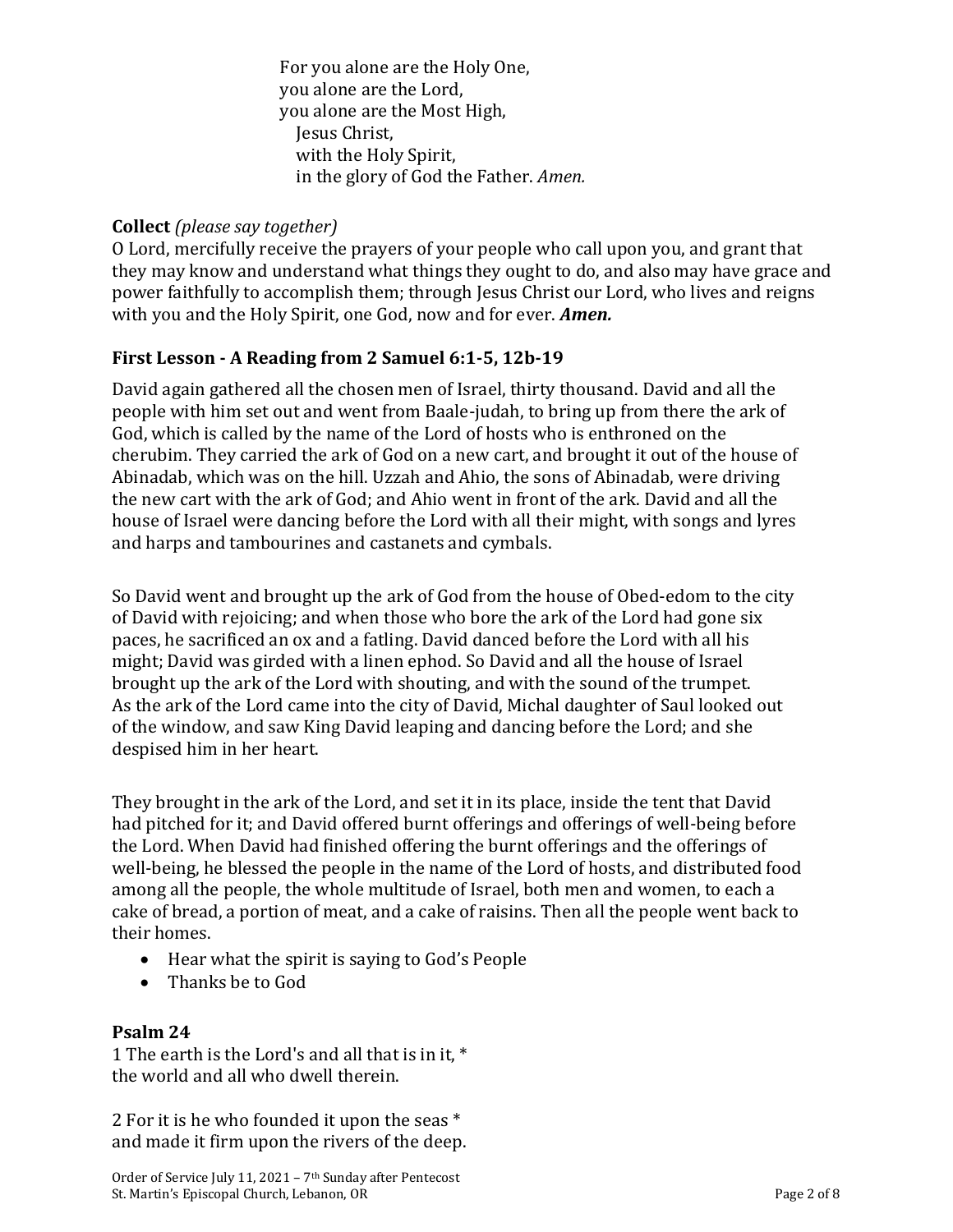3 "Who can ascend the hill of the Lord? " \* and who can stand in his holy place?"

4 "Those who have clean hands and a pure heart, \* who have not pledged themselves to falsehood, nor sworn by what is a fraud.

5 They shall receive a blessing from the Lord \* and a just reward from the God of their salvation."

6 Such is the generation of those who seek him, \* of those who seek your face, O God of Jacob.

7 Lift up your heads, O gates; lift them high, O everlasting doors; \* and the King of glory shall come in.

8 "Who is this King of glory?" \* "The Lord, strong and mighty, the Lord, mighty in battle."

9 Lift up your heads, O gates; lift them high, O everlasting doors; \* and the King of glory shall come in.

10 "Who is he, this King of glory?" \* "The Lord of hosts, he is the King of glory."

# **Gospel Hymn 372** *'Praise to the living God'*

1 Praise to the living God! All praised be the Name, who was, and is, and is to be, is still the same; the one eternal God, ere all that now appears, the First, the Last, beyond all thought through timeless years!

2 God's spirit flowing free, high surging where it will in prophet's word it spoke of old is speaking still. Established is God's law, and changeless it shall stand, deep writ upon the human heart, on sea, or land.

3 God plants eternal life within the human soul. God's love shall be our strength and stay, while ages roll. Praise to the living God!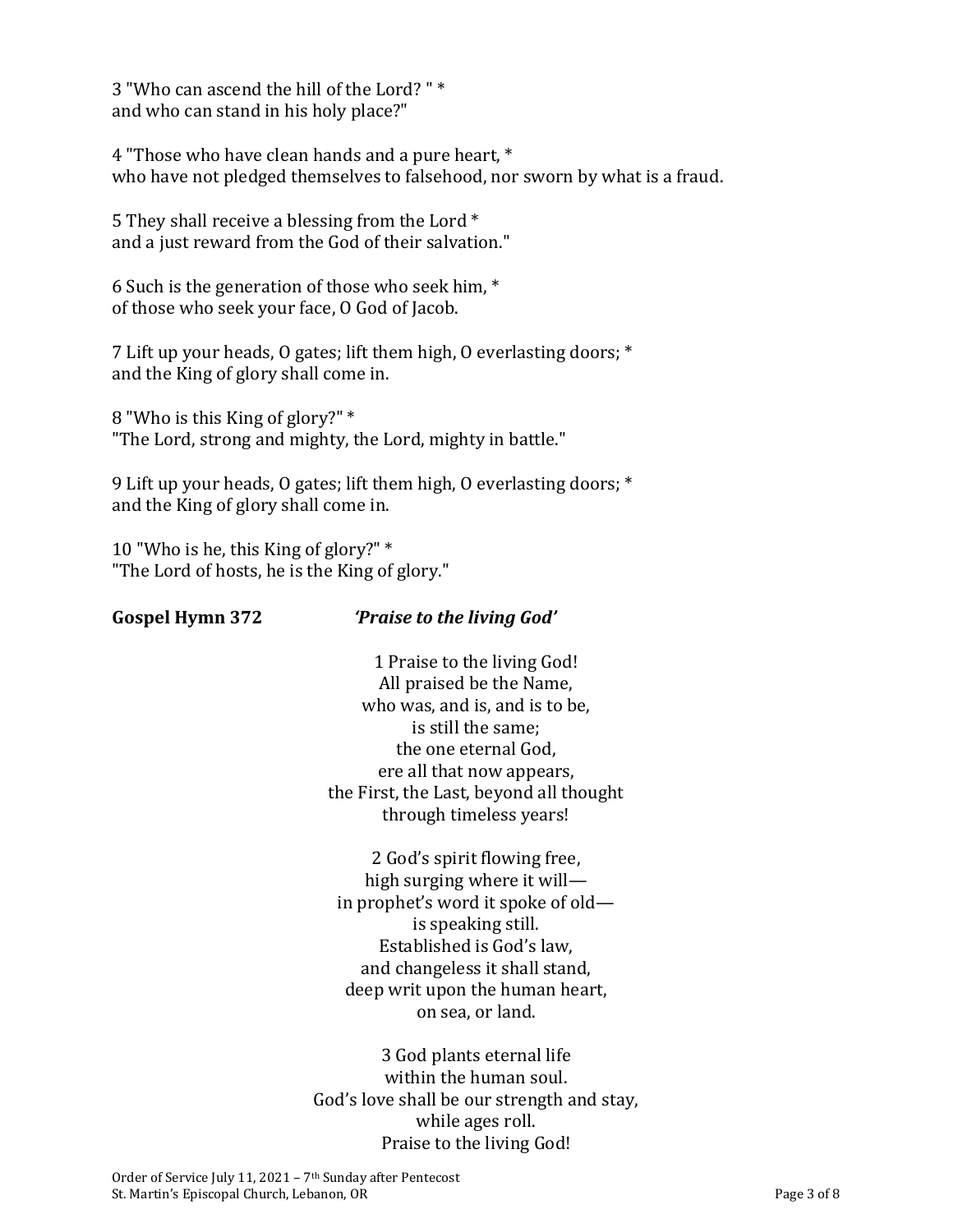# All praised be the Name, who was, and is, and is to be, is still the same!

# **A reading from the Gospel according to Mark 6:14-29**

• Glory to you Lord Christ

King Herod heard of Jesus and his disciples, for Jesus' name had become known. Some were saying, "John the baptizer has been raised from the dead; and for this reason these powers are at work in him." But others said, "It is Elijah." And others said, "It is a prophet, like one of the prophets of old." But when Herod heard of it, he said, "John, whom I beheaded, has been raised."

For Herod himself had sent men who arrested John, bound him, and put him in prison on account of Herodias, his brother Philip's wife, because Herod had married her. For John had been telling Herod, "It is not lawful for you to have your brother's wife." And Herodias had a grudge against him, and wanted to kill him. But she could not, for Herod feared John, knowing that he was a righteous and holy man, and he protected him. When he heard him, he was greatly perplexed; and yet he liked to listen to him. But an opportunity came when Herod on his birthday gave a banquet for his courtiers and officers and for the leaders of Galilee. When his daughter Herodias came in and danced, she pleased Herod and his guests; and the king said to the girl, "Ask me for whatever you wish, and I will give it." And he solemnly swore to her, "Whatever you ask me, I will give you, even half of my kingdom." She went out and said to her mother, "What should I ask for?" She replied, "The head of John the baptizer."

Immediately she rushed back to the king and requested, "I want you to give me at once the head of John the Baptist on a platter." The king was deeply grieved; yet out of regard for his oaths and for the guests, he did not want to refuse her. Immediately the king sent a soldier of the guard with orders to bring John's head. He went and beheaded him in the prison, brought his head on a platter, and gave it to the girl. Then the girl gave it to her mother. When his disciples heard about it, they came and took his body, and laid it in a tomb.

- This is the Gospel of the Lord
- Praise to you Lord Christ

### **Homily "**Love served up on a silver platter" **S. Kay Young**

Today's Gospel reading is the only reading in Mark in which Jesus is NOT a character. Fittingly enough it does not contain Good News; if you are looking for it, rest. It's not here. Poor John the Baptist was in chapter 1, and then was arrested. Today's reading sounds like, "meanwhile, back at the ranch," but it's actually a flashback. Herod Antipas, son of Herod the great, (who slaughtered the babies when he first heard of Jesus) has heard of Jesus and is afraid that this is John the Baptist come back to life.

Last week we saw the commissioning of the apostles. They apparently did a good job of spreading the Good News; Herod has heard of Jesus and is terrified that this is John the Baptist come back to life.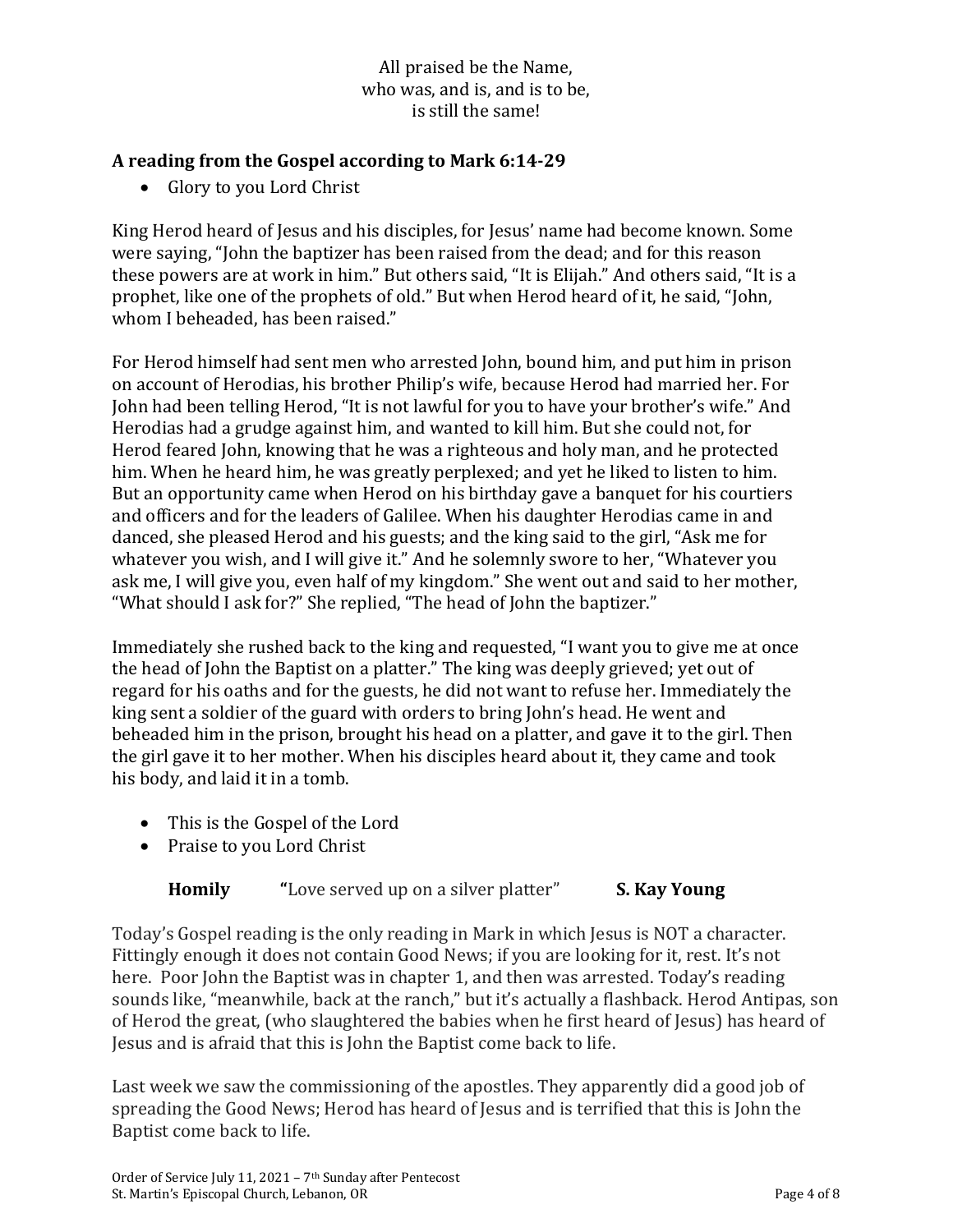Today we see a miserable life without Jesus. Herod relives his fancy birthday party, by all accounts a lavish affair. He remembers how his wife, Herodias, hated John. Herodias had found her opportunity to exact her revenge, John had told the truth about her betrayal of Herod's brother, yet Herod would not kill him. So she brought her own daughter, Salome, to beguile Herod in front of his powerful ambitious friends. The girl then took her mother's counsel to tell her what to demand.

John's story foreshadows Jesus's fate. Their ministries were seen as intertwined by the powers that be; both declared that the Kingdom of God was at hand. Both paid dearly, with their lives. Followers of each took them to the tomb.

There's a warning. God's people are not immune to trouble. Be strong; discipleship comes with a cost; but the love of God is beyond price!

The contrasting worlds cannot be drawn more clearly.

In Herod's world, power and wealth is everything. He would not do what was right; he had to save face. What a pusillanimous coward! Power does not equal strength. Herod's feast ends in death.

Jesus shows us all a vision of the world built on miracles. People are valued for being who they are: Children of God. There is healing of the sick and feeding of the poor. Jesus is, in fact, the Bread of Life. Christ's feast does not end it is life giving.

#### **The Nicene Creed**

We believe in one God, the Father, the Almighty, maker of heaven and earth, of all that is, seen and unseen. We believe in one Lord, Jesus Christ, the only Son of God, eternally begotten of the Father, God from God, Light from Light, true God from true God, begotten, not made, of one Being with the Father. Through him all things were made. For us and for our salvation he came down from heaven: by the power of the Holy Spirit he became incarnate from the Virgin Mary, and was made man. For our sake he was crucified under Pontius Pilate; he suffered death and was buried. On the third day he rose again in accordance with the Scriptures; he ascended into heaven and is seated at the right hand of the Father. He will come again in glory to judge the living and the dead, and his kingdom will have no end.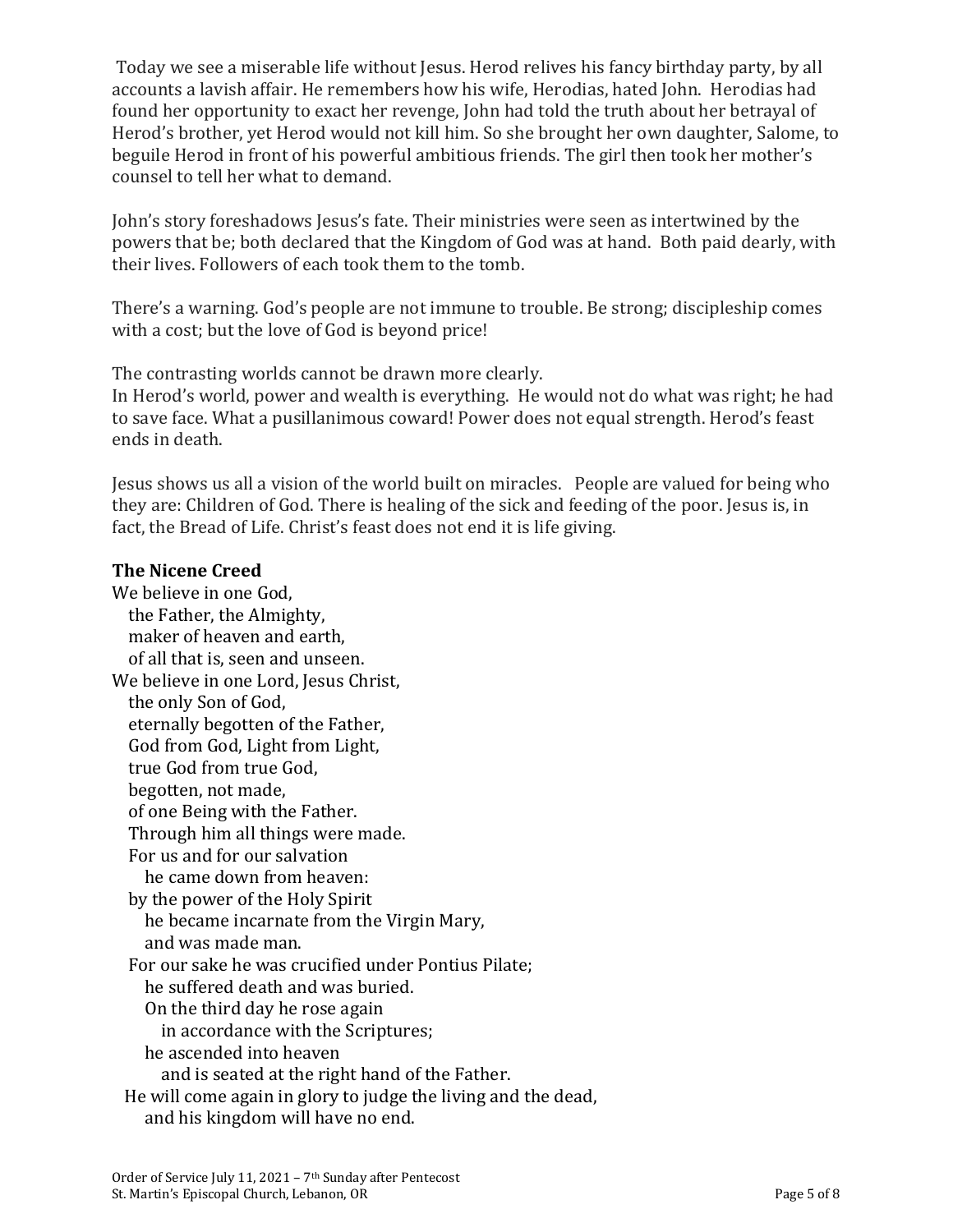We believe in the Holy Spirit, the Lord, the giver of life, who proceeds from the Father and the Son. With the Father and the Son he is worshiped and glorified. He has spoken through the Prophets. We believe in one holy catholic and apostolic Church. We acknowledge one baptism for the forgiveness of sins. We look for the resurrection of the dead, and the life of the world to come. *Amen.*

**Prayers of the People are a Special Litany for Reconciliation and Healing for our Indigenous Brothers and Sisters** from the Anglican Diocese of Rupert's Land, Canada <https://www.anglican.ca/wp-content/uploads/Litany-for-Healing-and-Restoration.pdf>

Holy Creator, in whom all things in heaven and earth have their being, *Have mercy on us.*

Risen Christ, through whom the whole creation is reconciled to God, *Have mercy on us.*

Life-giving Spirit, whose love and truth fills the world and searches the depths of our lives, *Have mercy on us.*

Blessed Trinity, source of both unity and diversity, *Have mercy on us.*

From our failure to recognize and respect the revelation of your truth and love in the First Peoples of this land,

*Savior, forgive and heal us.*

From our participation in the systematic oppression of indigenous sovereignty, language, culture and spirituality,

*Savior, forgive and heal us.*

From our role in the Indian Residential Schools designed to eliminate the unique society, wisdom and beauty of the indigenous peoples of this land, *Savior, forgive and heal us.*

From our complicit tolerance of the decimation of Indigenous family structures leaving children vulnerable to abuses of every kind, *Savior, forgive and heal us.*

From our continued acceptance of unjust legal, educational, health and social structures that continue to oppress and destroy the lives of many indigenous people, *Savior, forgive and heal us.*

O God, we pray for the gifts of your grace and your love which never gives up on us and is forever faithful. Inspire our minds with a vision of the reconciliation of your kingdom in this time and place.

*Hear us, O Christ.*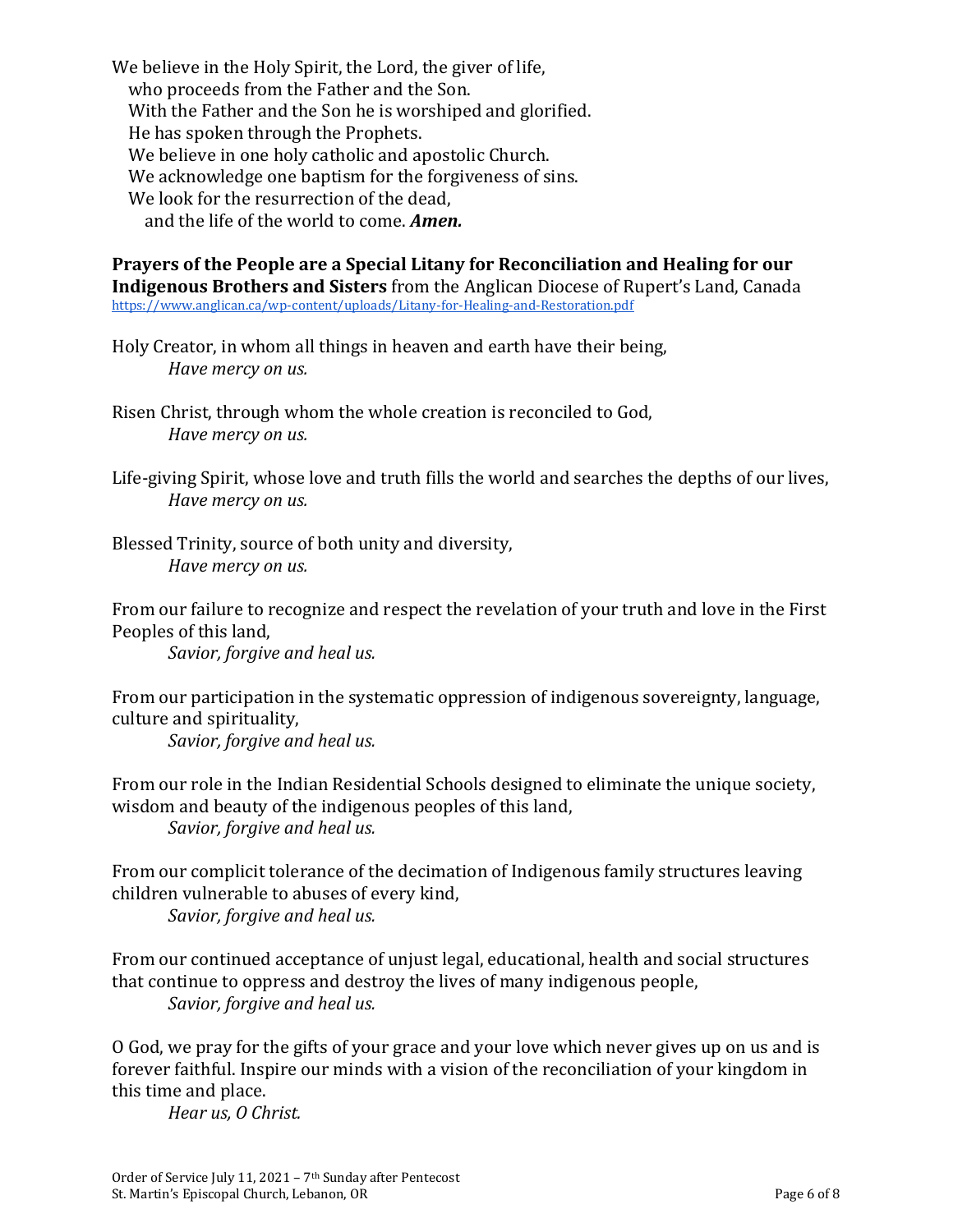Touch our eyes, that we may see the sacredness in all creation. *Hear us, O Christ.*

Touch our ears, that we may hear from every mouth of every peoples the hunger for hope and stories of refreshment.

*Hear us, O Christ.*

Touch our lips, that we may speak of the beauty of every tongue and dialect proclaiming the wonderful works of God.

*Hear us, O Christ.*

Touch our hearts, that we may discern your mission in which you call us to be immersed, particularly in partnership with the First Peoples of this land. *Hear us, O Christ.*

Touch our minds that we may witness to your Good News in our neighborhoods, communities, and all parts of the world.

*Hear us, O Christ.*

Touch our hands, that we may forever shun violence and embrace the work you give us to do.

*Hear us, O Christ.*

Draw your Church together, O Lord, into one great company of disciples, together following our Lord Jesus Christ into every walk of life, together serving you in your mission in the world, and together witnessing to your love on every continent and island of your creation. We ask this in the name of the Risen Christ in whom we are one. *Amen.*

### **Let us confess our sins against God and our neighbor.**

Most merciful God, we confess that we have sinned against you in thought, word, and deed, by what we have done, and by what we have left undone. We have not loved you with our whole heart; we have not loved our neighbors as ourselves. We are truly sorry and we humbly repent. For the sake of your Son Jesus Christ, have mercy on us and forgive us; that we may delight in your will, and walk in your ways, to the glory of your Name. *Amen.*

# **Absolution**

Almighty God have mercy on us, forgive us all our sins through our Lord Jesus Christ, strengthen us in all goodness, and by the power of the Holy Spirit keep us in eternal life. *Amen.*

> **Lord's Prayer (sing)** Our Father in heaven, hallowed be your Name, your kingdom come, Your will be done, on earth as in heaven. Give us this day our daily bread. And forgive us our sins as we forgive those who sin against us. Save us from the time of trial